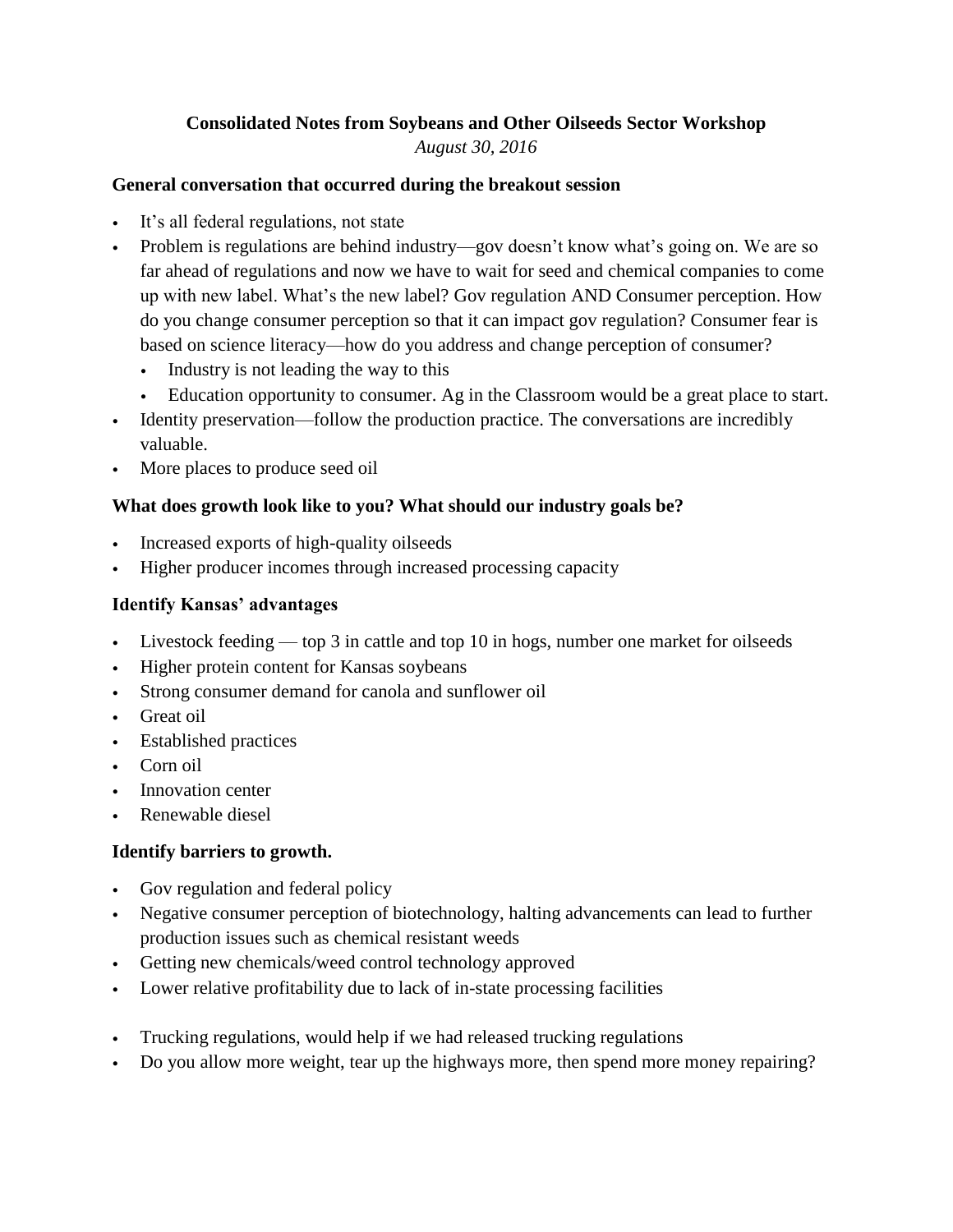- Problem seems simple on the surface, but is more complex. Is really challenging to have more resistance and higher yield.
- Spraying soybeans for the fourth time—we're not allowed to get any new products—maybe be 2-3 years before get from EPA. Lots of hurdles. Need to increase exports. Everyone wants food; no one wants to buy it. They have reduced the ability for herbicides and insecticides to work. How do you spend that much \$ to spray your crops and still be profitable?
- Next big chemical that is effective as roundup is still 14-15 years away. Yields are going to be impacted more and more until that comes.

# **Identify untapped opportunities and ideas for growth.**

- Maximize value of oils through renewable diesel and biofuels among other uses.
- Education on benefits of omega 3's in soy and sunflower oil
- Increase in double crop acres of all oilseeds after wheat.
- Increase winter canola acres
- Fish food
- Economic development packages suitable for oilseed processors
- Canola meal in dairy rations
- Classify cottonseed as an oilseed
- Better certification system needed so people know what product they are getting, and farmers can choose which area they want to be in
- Omega 3 oil educate people about the benefits
- Increase canola acres. There are benefits to rotating with other crops. Opportunities for weed control in canola that could benefit wheat production. A lot of value in canola being an oilseed. A lot of opportunities.
- Fish Food/Aquaculture − People have asked him how to make soybeans more attractive to fish. Says there are projects out there right now to do that and create that market.

## **What do we do next? What's our action plan?**

- Exports are key. Need a level playing field.
- Increase processing.
- Get other countries to lower other trade tariffs.
- Adding more value to oils.
- Banking regulation issues. Educate the banking sector.
- Processing plant facilities. Who's responsible? Economic development, co-ops, etc.
- Identify cost and benefit of government regulations.
- Pass the TPP Venue for outreach?
	- Surprised of the non-commitment in Washington ("we'll look into that")
- Gov regulation is connected to consumer perception